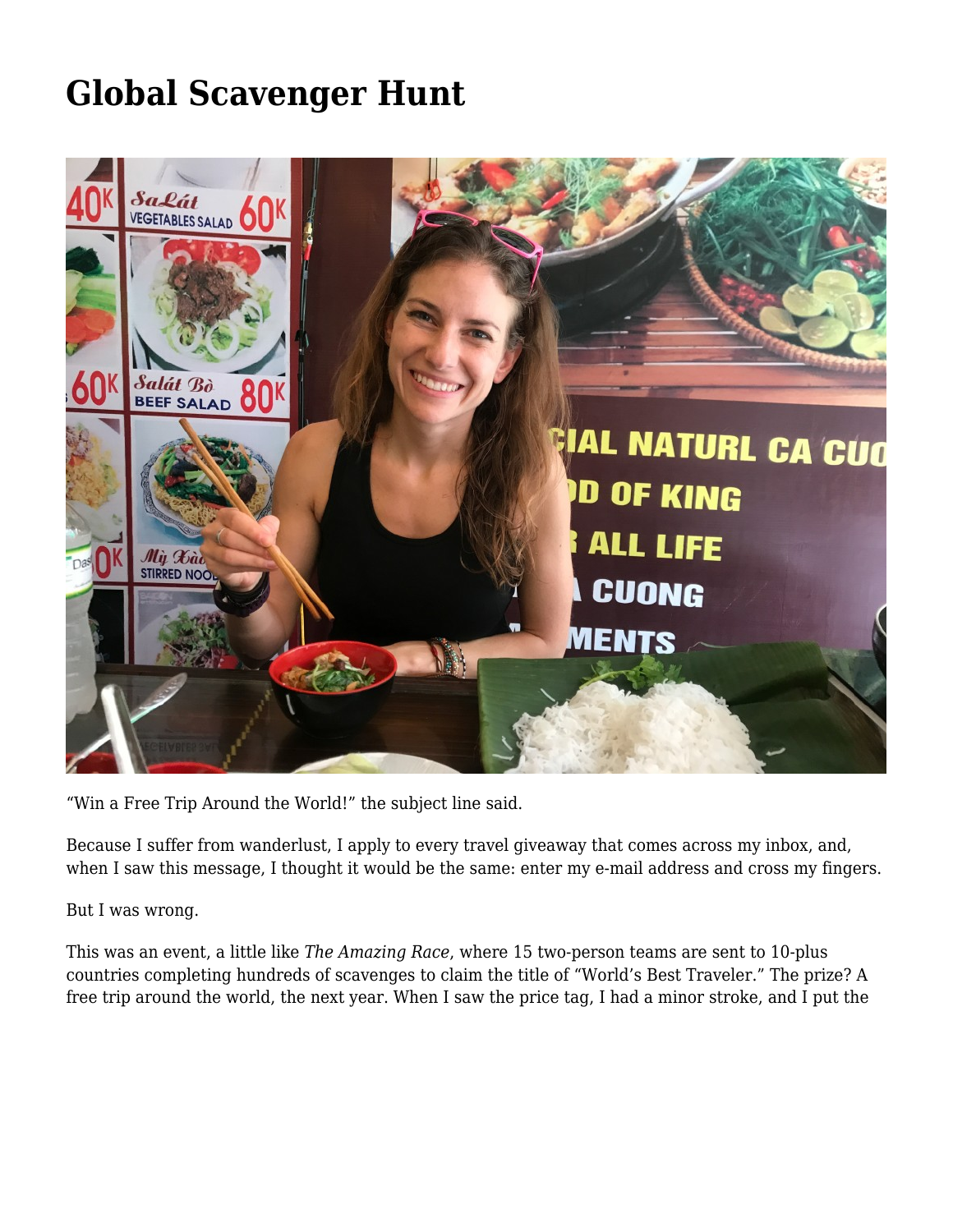

thought out of my mind.

That was, of course, until it crept back in  $-$  and by crept, I mean blinding light and a voice from a burning bush saying, "YOU MUST DO THIS." Let me explain some scavenges of the past:

- In Cambodia: Buy supplies (20 tubes of toothpaste, a dozen bottles of shampoo, tins of cookies, maybe a few soccer balls) and personally deliver them to Lighthouse Orphanage
- In Malaysia: Visit the Kuala Gandah Elephant Conservation Farm and help the trainers wash them.
- In Kathmandu: take a meditation lesson at a Nepali Meditation Center
- In Viet Nam: Take a four-hour morning cooking class that includes a trip to a local produce



market.

The premise of this competition is to get people "trusting strangers in a strange land" and building relationships, and it occurred to me that I might be able to give back in a bigger way.

First of all — if you haven't noticed — I'm a writer. So there's that. But this could be more than just a cool story; I wanted to share this experience by including my friends and family and community, to create connections, and to spread kindness into the world in tangible ways.

That's how my teammate (whom I've never met, by the way) and I came up with our team name, "Global Scavengers on a Mission." We're both competitive people and plan to go all out, but it's important that we make the trip about more than just winning or even self-discovery. We decided to support three